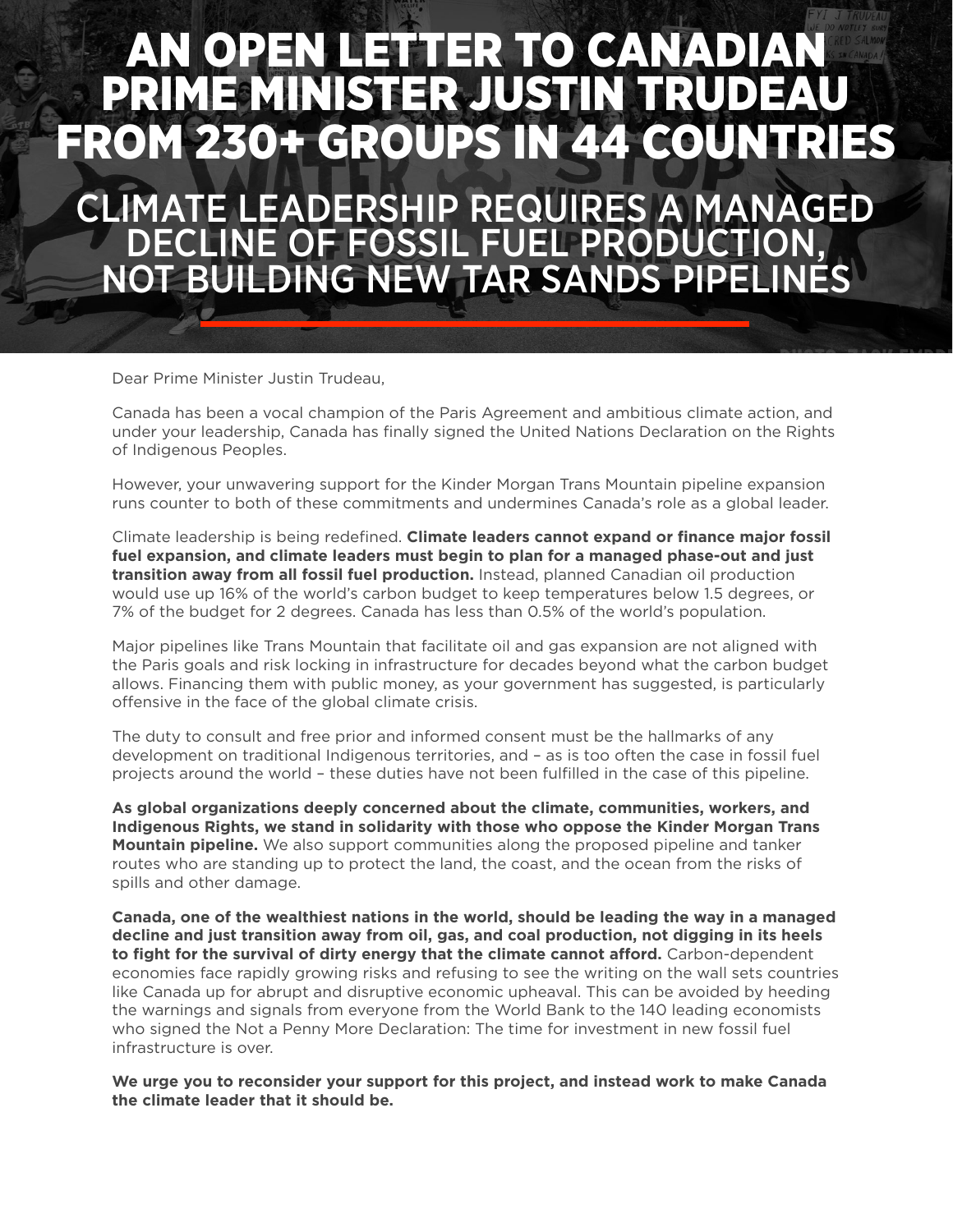## Sincerely,

Abibiman Foundation – Ghana Academics Stand Against Poverty – International Action Paysanne contre la Faim – Democratic Republic of the Congo Advocates for the Environment – United States African Climate Reality Project – South Africa

Alliance for Democracy – United States Alliance for Future Generations – Fiji Alternative Youth Network – Tunisia Amazon Watch – United States Amis de la Terre (Friends of the Earth France) – France

Another Gulf Is Possible – United States Asian Peoples' Movement on Debt and Development – Asia Asociación de Cultura Popular Alborada – Spain Association Nigérienne des Scouts de l'Environnement – Niger ATO – ClimatEducate Project – Nigeria

B&G Pyrolysis – Switzerland BankTrack – The Netherlands Beyond Copenhagen Collective – India Beyond Extreme Energy – United States Bharat Jan Vigyan Jatha – India

Big Bend Defense Coalition – United States Bold Alliance – United States Both ENDS – The Netherlands Centar za Životnu Sredinu (Friends of the Earth Bosnia & Herzegovina) – Bosnia & Herzegovina Center for Biological Diversity – United States

Center for Embodied Living – United States Center for International Environmental Law – United **States** Center for a Sustainable Coast – United States Centre for Environmental Rights – South Africa Chesapeake Climate Action Network – United States

Chile Sustentable Foundation – Chile Christian Aid – International Citizens' Climate Lobby Canada – Canada Citizens United for a Sustainable Planet – Canada Climate Action Rhode Island / 350 RI – United States

Climate Action Sweden – Sweden Climate Alliance Switzerland – Switzerland Climate Change Network Nigeria – Nigeria Climate Hawks Vote – United States Climate Justice Saskatoon – Canada

The Climate Mobilization, San Francisco Bay Area Chapter – United States The Climate Reality Project – United States Climate Solutions – United States Climate Strike Network – Mexico Climáximo – Portugal

CoalSwarm – United States Columbia Gorge Climate Action Network – United States Concerned Citizens Ohio – United States Conseil Regional des Organisations Non Gouvernementales de Developpement – Democratic Republic of the Congo Corporate Europe Observatory – Belgium

Council of Canadians – Canada Council of Canadians, Ottawa Chapter – Canada Crushing Colonialism – United States Daccude – Italy Divest AP Funds Stockholm – Sweden

Domaine de Domestication Agricole Integral pour le Developpement – Democratic Republic of the Congo DutchHive BVBA – Belgium Earth Ethics – United States EcoEquity – United States Ecologistas en Acción – Spain

EKOenergy – Finland / International Environics Trust – India Empowered African Youths Foundation – Nigeria Enovatelab – Nigeria Family Christian Fellowship – Philippines

Fís Nua – Ireland Food & Water Watch – United States Fossil Free Berlin – Germany Fossil Free California – United States Fossil Free Sweden – Sweden

Fossil-Free.ch – Switzerland Fox Valley Citizens for Peace & Justice – United States Frack Free Exmoor Quantocks and Sedgemoor – United Kingdom Frack Free Freck – United Kingdom Frack Free Somerset – United Kingdom

Frack Free Yeovil – United Kingdom FreshWater Accountability Project – United States Freshwater Action Network Mexico – Mexico Friends of the Earth Canada – Canada Friends of the Earth England, Wales and Northern Ireland – United Kingdom

Friends of the Earth Europe – Europe Friends of the Earth Ghana – Ghana Friends of the Earth International – International Friends of the Earth Malta – Malta Friends of the Earth U.S. – United States

Friends For Environmental Justice – United States Fundacion Madariaga – Argentina Future instead of Coal – Switzerland The Gaia Foundation – United Kingdom George Mason University Center for Climate Change Communication – United States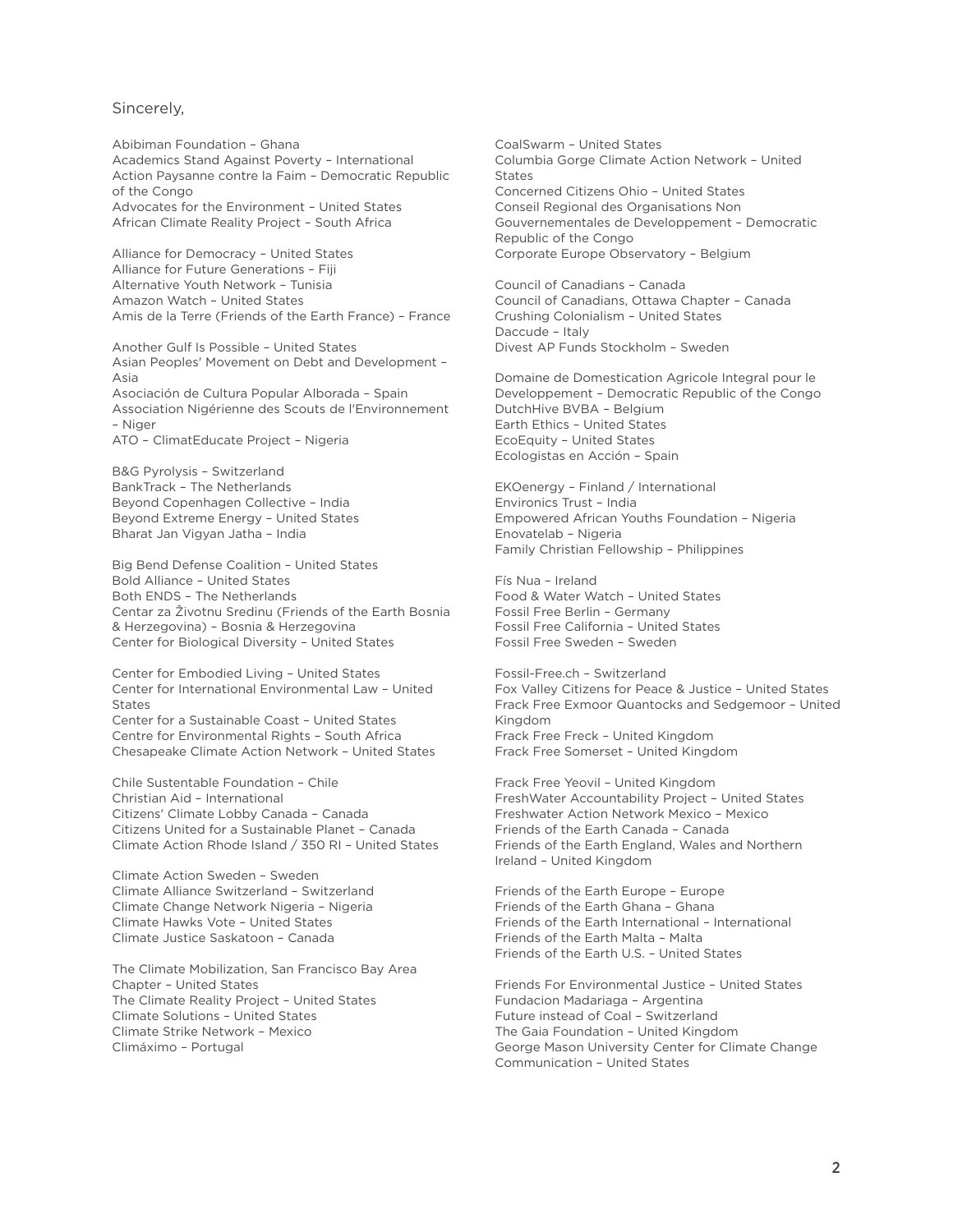Good Neighbor Steering Committee – United States Graines du Futur – Senegal Graphics 360 – United States Green Newton – United States Greenpeace

Greenpeace Andino – Colombia / Argentina / Chile Greenpeace Canada – Canada Greenpeace Switzerland – Switzerland Greenpeace UK – United Kingdom Greenpeace USA – United States

Grinnell Student Resistance – United States groundWork (Friends of the Earth South Africa) – South Africa Grupo de Decrecimiento Hasta Aquí Hemos Llegado – Spain Hip Hop Caucus – United States IBON International – Philippines

Idle No More SF Bay – United States Idlers Rest Landowners – United States Impact Projects – Belgium Incomindios – Switzerland Indigenous Environmental Network – United States / Canada

Institute for Climate and Sustainable Cities – Philippines Institute for Policy Studies – Climate Justice Program – United States Interfaith Climate Action Network of Contra Costa County – United States Interspiritual Sustainability Society – Canada Inyanda Land Rights Movement – South Africa

Jeunes Travailleurs pour la Protection de l'Enfant et l'Environnement – Democratic Republic of the Congo Junxion Strategy – Canada Keep Ireland Fracking Free – Ireland Keep Kirdford and Wisborough Green – United Kingdom The Keepers of the Water – Canada

Keeton Corporation – United States Labour Health and Human Rights Development Centre – Nigeria Maan Ystävät Ry (Friends of the Earth Finland) – Finland Madden Sainsbury Foundation – Australia Malaysian Youth Delegation – Malaysia

Marcellus Outreach Butler – United States Martella Art & Stories – United States Michael H. Drucker Consulting – United States Milieudefensie (Friends of the Earth Netherlands) – The Netherlands Mosquito Fleet – United States

Montana Environmental Information Center – United **States** 

Mount Diablo Peace and Justice Center – United States Mountain Lakes Preservation Alliance – United States Movimiento Ciudadano frente al Cambio Climático – Peru

National Environmental Protection Agency of Afghanistan – Afghanistan

Natur og Ungdom (Young Friends of the Earth Norway) – Norway Natural Resources Defense Council – United States Naturvernforbundet (Friends of the Earth Norway) – Norway NO TAP – Italy North American Climate, Conservation and Environment – United States

Observatori del Deute en la Globalització – International Observatorio Petrolero Sur – Argentina Ohio Valley Environmental Coalition – United States Oil Change International – International Oilwatch Latinoamérica – Latin America

Olympic Climate Action – United States Onward Oregon – United States Oregon Environmental Council – United States The Other 98% – United States Our Horizon – Canada

PachaVersidad – Peru / Brazil People Not Pipelines – United States People's Dialogue – Brazil / South Africa People's Health Movement USA – United States People's Solidarity Forum – Pakistan

Physicians for Social Responsibility – United States Physicians for Social Responsibility, Pennsylvania Chapter – United States Planet Pashion – United Kingdom Plataforma Algarve Livre de Petróleo – Portugal Plataforma Ciudadana Zaragoza sin Fractura – Spain

Polden-Puckham Charitable Foundation – United Kingdom Power Shift Network – United States Prezent & Perfect – Romania Pro Natura (Friends of the Earth Switzerland) – Switzerland Protect Orange County – United States

Rainforest Action Network – United States The Renewables – New Zealand Reseau des Association de Khnefiss – Morocco Reseau des Jeunes Saheliens pour le Climat – Burkina Faso Roaring Forge – United States

Rochester People's Climate Coalition – United States Rogue Climate – United States Rural Women's Assembly – South Africa Santa Cruz Climate Action Network – United States Save Our Illinois Land – United States

SeaLegacy – Canada Seeding Sovereignty – United States Selfie Mbalite – Mauritania Sierra Club – United States Sierra Club, Oregon Chapter – United States

SoCal 350 Climate Action – United States Society for Threatened Peoples – Switzerland South Vihar Welfare Society for Tribal – India Southern Oregon Climate Action Now – United States SumOfUs.org – International